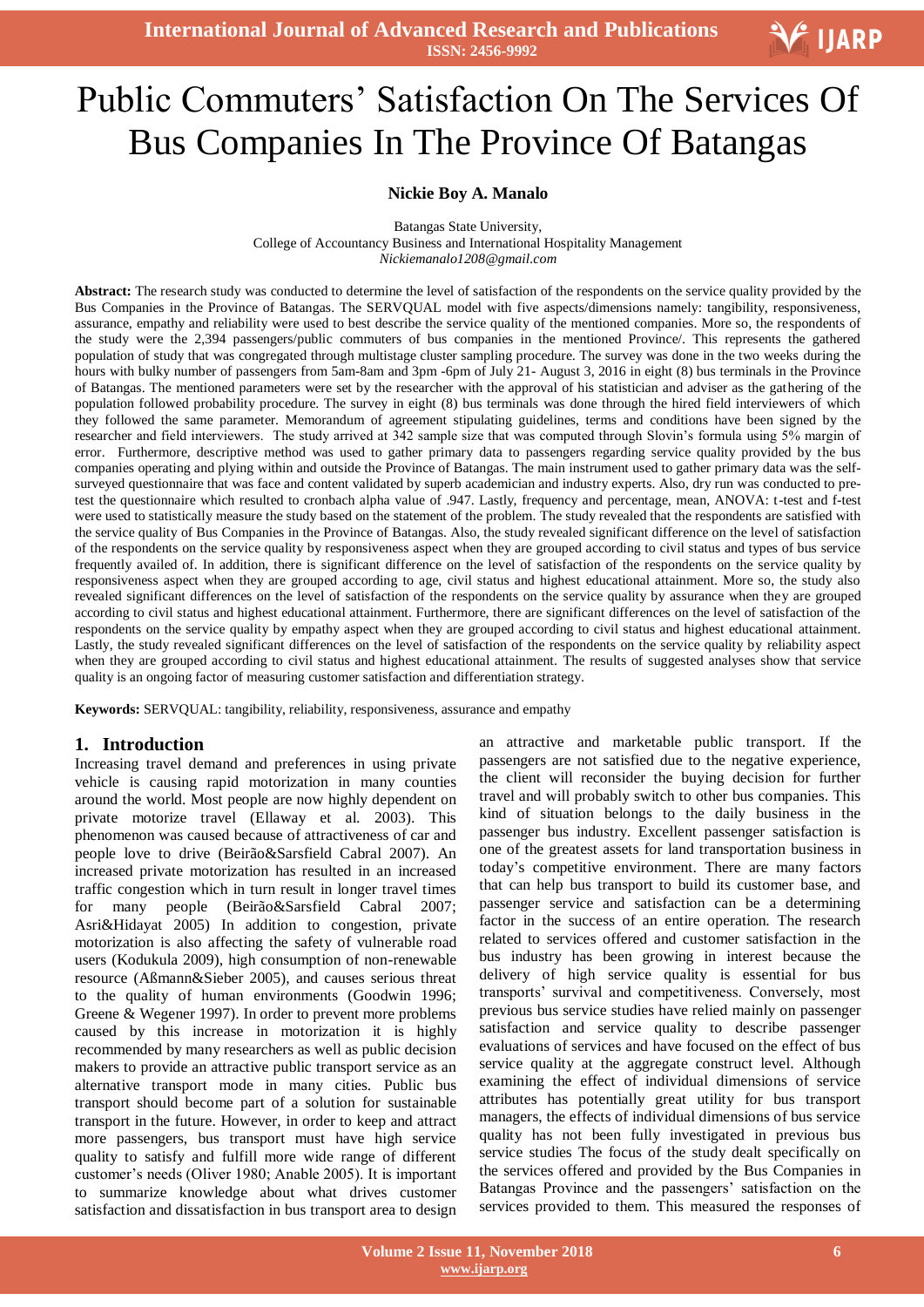

the passengers in their encounter and experience on their regular travel in the services rendered by the drivers and conductors and other tangible elements of buses. Lastly, this study would give huge impact to the Bus Companies as the subject of the study. The findings of the study would serve as basis of improving and enhancing the service quality provided to passengers. This would open the mindset of the Bus Companies of prioritizing in providing excellent quality service to commuting public as they go beyond the equilibrium line of customer satisfaction.

## **II. Objectives of the Study**

This study wants to find out the satisfaction of the passengers on the services of Bus Companies in the Province of Batangas. Specifically it aims to answer the following questions:

**1.** What is the profile of the respondents in terms of:

- 1.1. Age
- 1.2. sex
- 1.3. civil status
- 1.4. highest educational attainment
- 1.5. employment status
- 1.6. route of travel
- 1.7. frequency of riding
- 1.8. type of bus frequency availed of?

**2.** What is the level of satisfaction of the respondents on the service quality provided by Bus Companies in the Province of Batangas in terms of the following aspects when respondents are grouped according to their profile:

- 21. tangibles
- 22. responsiveness
- 23. assurance
- 24. empathy
- 25. reliability?

**3.** Is there a significant difference in the respondents' level of satisfaction on the service quality provided by Bus Companies in the Province of Batangas when they are grouped according to profile?

**4.** Based on the findings, what suggestions and recommendations can be proposed to enhance the tangibility and intangibility composition of the service quality offerings of Bus Companies in the Province of Batangas?

#### **III. Methodology**

In this study the information was collected through selfadministered questionnaires distributed by the field interviewers to the subjects with monitoring and supervision of the researcher Considering the gathered population, multistage cluster sampling was administered. Multistage sampling can be a complex form of cluster sampling. Cluster because sampling is a type of sampling which involves dividing the population into groups (or clusters). Then, one or more clusters are chosen at random and everyone within the chosen cluster is sampled. Using all the sample elements in all the selected clusters may be prohibitively expensive or unnecessary. Under these circumstances, multistage cluster sampling becomes useful. Instead of using all the elements contained in the selected clusters, the researcher randomly selects elements from each cluster. Constructing the clusters is the first stage. Deciding what elements within the cluster

 to use is the second stage. The technique is used frequently when a complete list of all members of the population does not exist and is inappropriate. The main instrument used to gather primary data was the self-surveyed questionnaire that was face and content validated by academician and industry experts. Also, dry run was conducted to pre-test the questionnaire which resulted to cronbach alpha value of .947. Lastly, frequency and percentage, mean, ANOVA: t-test and f-test were used to statistically measure the study based on the statement of the problem.

### **IV. Results and Discussion**

#### **1. Profile of the Respondents**

#### *Table No. 1*

*Frequency and Percentage Distribution of the Respondents by Sex*

| Sex          | <b>Frequency</b> | Percentage |  |  |
|--------------|------------------|------------|--|--|
| Male         | 131              | 38.30      |  |  |
| Female       | 209              | 61.11      |  |  |
| No Response  |                  | 0.58       |  |  |
| <b>Total</b> | 342              | 100.00     |  |  |

The table above shows the frequency distribution of respondents in terms of sex. It can be seen in the above stated data that most of the respondents are female which occupying 61.11% or 209 out of 342 of the total respondents. It was clearly followed by male respondents occupying 38.30% of the total number of respondents. Lastly, two (2) of the respondents as part of the total number of given population failed to define sex preference. This became part of the discussion in the scope and limitation of the study.

*Table 2 Frequency and Percentage Distribution of the Respondents by Age*

| Age          | <b>Frequency</b> | Percentage |
|--------------|------------------|------------|
| $15 - 25$    | 205              | 59.94      |
| $26 - 35$    | 83               | 24.27      |
| $36 - 45$    | 27               | 7.89       |
| $46 - 55$    | 20               | 5.85       |
| $56 - 70$    | 6                | 1.75       |
| 71 and above | 0                | 0.00       |
| No Response  |                  | 0.29       |
| <b>Total</b> | 342              | 100.00     |

The table above presents the frequency of respondents in terms of age. It shows that most of the respondents were in the grouped age of 15-25 which occupied 59.94% or 205 out of 342 of the total number of respondents. It was followed by the respondents under the age grouped of 26-35 years old comprising 24.27% of the total number of the respondent. Then, 27 comprising 7.89% of the total number of respondents belong to age grouped of 36-45. Continuously, 5.85% or 20 out 342 respondents belong to age grouped of 46-55. Furthermore, respondents in the bracket of 56-70 years old occupied 1.75% of the total number of respondents. Lastly, one (1) of the respondents as part of the total number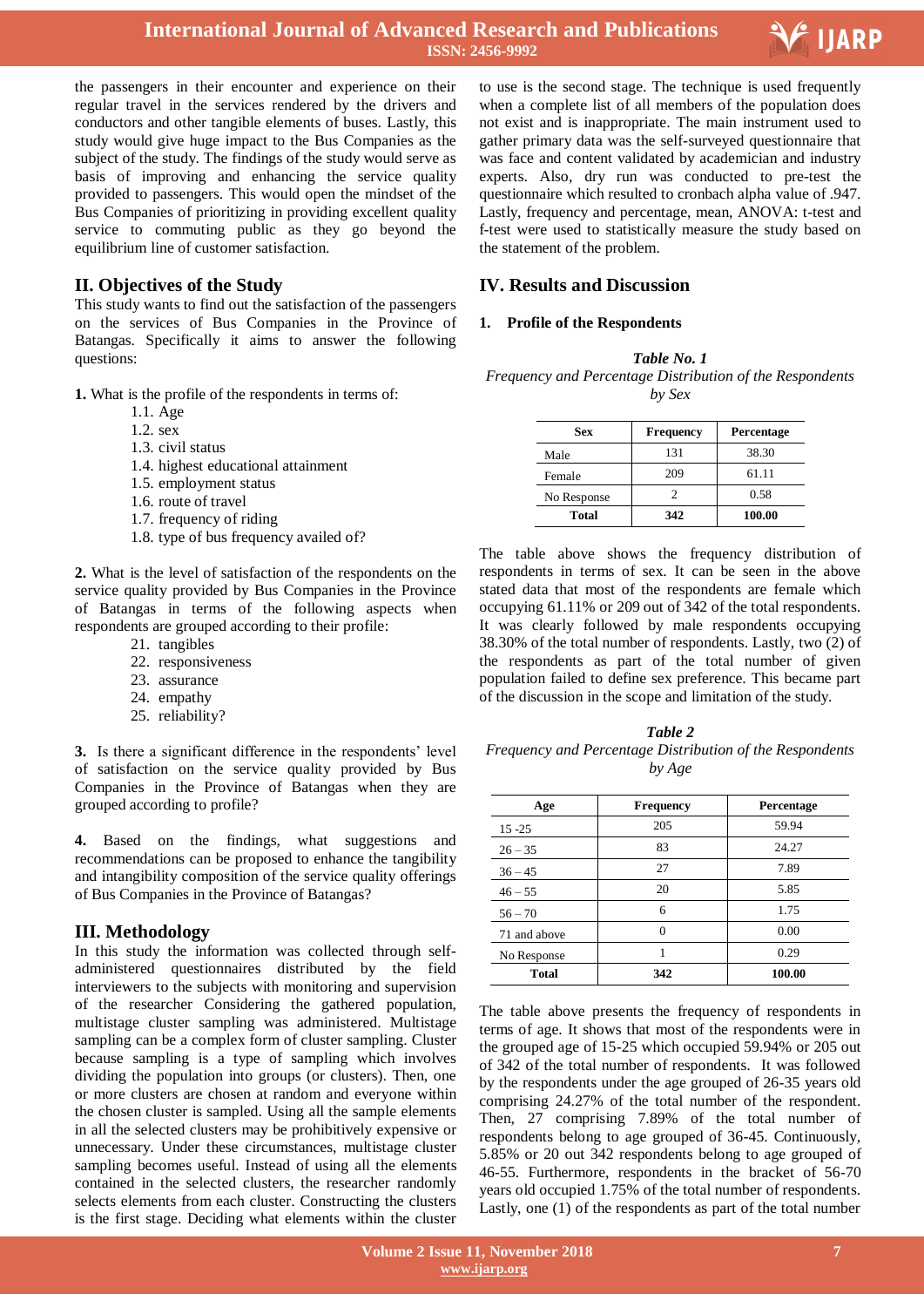

of given sample size failed to define of which on the age group he/she belongs. This became part of the discussion in the scope and limitation of the study.

| Table 3.                                                 |
|----------------------------------------------------------|
| Frequency and Percentage Distribution of the Respondents |
| by Civil Status                                          |

| <b>Civil Status</b> | Frequency | Percentage |
|---------------------|-----------|------------|
| Single              | 237       | 69.30      |
| Married             | 83        | 24.27      |
| Widow               |           | 1.46       |
| Separated           | 8         | 2.34       |
| No Response         |           | 2.63       |
| Total               | 342       | 100.00     |

The table above illustrates the frequency distribution of the respondents in terms of civil status. This clearly shows that most of the respondents are single comprising 69.30% of the total number of respondent. This was followed by the married respondent occupying 24.27% or 83 out of 342 of the total number of respondents. Respondents who were widowed and separated occupied 1.46% and 2.34% respectively. Lastly, nine (9) of the respondents as part of the total number of given population failed to define their civil status. This became part of the discussion in the scope and limitation of the study.

## *Table 4*

*Frequency and Percentage Distribution of the Respondents by Highest Educational Attainment*

| <b>Highest Educational</b><br><b>Attainment</b> | <b>Frequency</b> | Percentage |  |  |
|-------------------------------------------------|------------------|------------|--|--|
| Elementary Undergraduate                        | 1                | 0.29       |  |  |
| <b>Elementary Graduate</b>                      | 5                | 1.46       |  |  |
| High School Undergraduate                       | 14               | 4.09       |  |  |
| High School Graduate                            | 72               | 21.05      |  |  |
| College Undergraduate                           | 98               | 28.65      |  |  |
| College Graduate                                | 130              | 38.01      |  |  |
| with Vocational Degree                          | 11               | 3.22       |  |  |
| with Master Degree                              | 4                | 1.17       |  |  |
| Master Graduate                                 | 1                | 0.29       |  |  |
| with Doctoral Units                             | 1                | 0.29       |  |  |
| Doctoral Graduate                               |                  | 0.29       |  |  |
| No Response                                     | 4                | 1.17       |  |  |
| <b>Total</b>                                    | 342              | 100.00     |  |  |

Table 4 depicts the frequency distribution of the respondents in terms of highest educational attainment. It can be seen in the data enumerated above that most of the respondents were college graduate yielded to 38.01% of the total number of respondents. This was followed by the respondents who were college undergraduate occupying 28.65% or 98 out of 342 respondents. Continuously, respondents who are high school graduate occupied the third with the highest frequency having 21.05% of the given sample size. Then, respondents who were high school undergraduate comprised 4.09% of the total number of respondents. Continuously, there were eleven (11) respondents being surveyed who are with vocational degree. Furthermore, five (5) out of 342 respondents or 1.46% of the total number of respondents

 were elementary graduate. Respondents with Master degree were also became part of the study as they contributed 1.17% in the total number of respondents. It can be gleaned also that respondents who are elementary graduate; master graduate, with doctoral units and doctoral graduate occupied .29% respectively of the total number of respondents.

#### *Table 5*

#### *Frequency and Percentage Distribution of the Respondents by Employment Status*

| <b>Employment</b> | <b>Frequency</b> | Percentage |
|-------------------|------------------|------------|
| Employed          | 193              | 56.43      |
| Unemployed        | 50               | 14.62      |
| Housewife         | 16               | 4.68       |
| Student           | 73               | 21.35      |
| Pensioner         | 4                | 1.17       |
| No Response       | 6                | 1.75       |
| Total             | 342              | 100.00     |

The table above presents the frequency distribution of respondents in terms of employment status. It can be noticed in table 5 that most of the respondents were employed with the frequency of 193 occupying 56.43% of the total number of respondents. This was followed by the respondents who are still student occupying 21.35% of the total number of respondents. Then, respondents who are unemployed occupied the 14.62% of the 342 respondents. Continuously, 16 or 4.68% of the total number of respondents are housewife. Furthermore, respondents who are pensioner has 4 in frequency occupying 1.17% of the total number of respondents. Lastly, six (6) of the respondents failed to define their employment status. This became part of the discussion in the scope and limitation of the study.

*Table 6 Frequency and Percentage Distribution of the Respondents by Frequency of Riding N = 342*

| <b>Frequency of Riding</b> | <b>Frequency</b> | Percentage |  |  |
|----------------------------|------------------|------------|--|--|
| Daily                      | 55               | 16.08      |  |  |
| Weekly                     | 102              | 29.82      |  |  |
| Twice a Month              | 34               | 9.94       |  |  |
| Thrice a Month             | 46               | 13.45      |  |  |
| Monthly                    | 96               | 28.07      |  |  |
| No Response                | 9                | 2.63       |  |  |
| <b>Total</b>               | 342              | 100.00     |  |  |

Table 6 shows the frequency distribution of respondents in terms of frequency riding. Based on the data cited on the above table, 102 respondents were using bus transportation weekly which occupies 29.82% of the total number of respondents. This was followed by 96 of the 342 respondents who were commuting monthly using the same mode of transportation which occupies 28.07% of the total number of respondents. Then, 55 out of 342 respondents or 16.08% of the total number of respondents were traveling on daily basis using bus transportation. Continuously, 46 out of 342 respondents were commuting thrice a month. Furthermore, 9.94% of the total number of respondents were traveling/ commuting using bus transportation twice a month. . Lastly,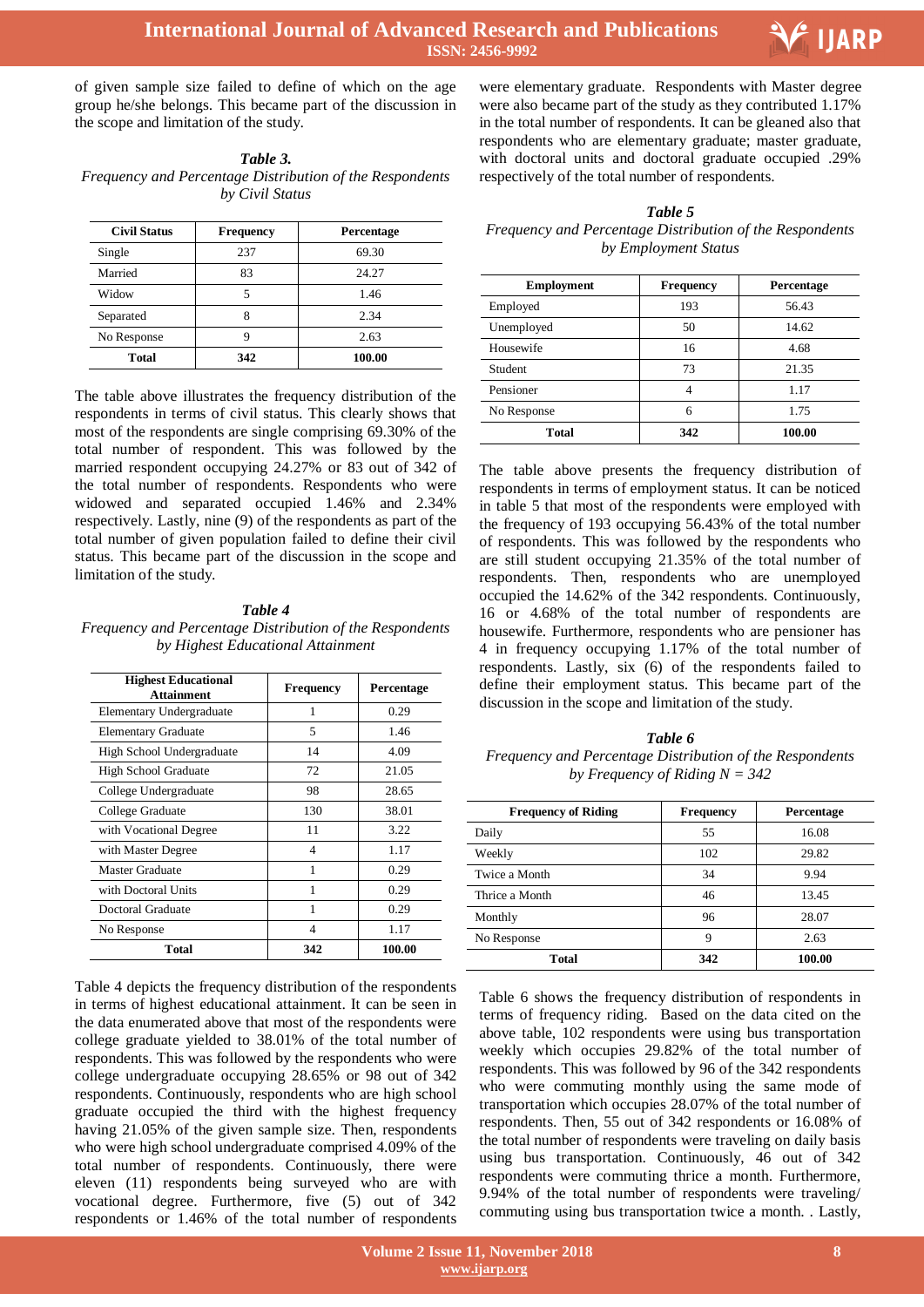

nine (9) of the respondents failed to present the frequency of riding. This became part of the discussion in the scope and limitation of the study.

| Table No.7                                               |
|----------------------------------------------------------|
| Frequency and Percentage Distribution of the Respondents |
| by Route of Travel $N = 342$                             |

| <b>Route of Travel</b>               | <b>Frequency</b> | Percentage |
|--------------------------------------|------------------|------------|
| Inter (within Batangas Province)     | 132              | 38.60      |
| Intra (outside Batangas<br>Province) | 208              | 60.82      |
| No Response                          | 2                | 0.58       |
| Total                                | 342              | 100.00     |

Table 7 depicts the frequency distribution of the respondents in terms of route of travel. It can be observed that 208 of the 342 respondents are commuting outside the Province of Batangas. This was followed by 132 out of 342 respondents occupying 38.60% of the total number of respondents was traveling within Batangas Province. Lastly, two (2) of the respondents failed to present the route of travel. This became part of the discussion in the scope and limitation of the study.

*Table 8 Frequency Distribution of the Respondents in terms of Types of Bus Service Frequently Availed of. N = 342*

| <b>Type of Bus Service</b><br><b>Frequently Availed of</b> | <b>Frequency</b> | Percentage |  |  |
|------------------------------------------------------------|------------------|------------|--|--|
| Ordinary (non-aircon)                                      | 29               | 8.48       |  |  |
| Regular (aircon)                                           | 310              | 90.64      |  |  |
| No Response                                                |                  | 0.88       |  |  |
| Total                                                      | 342              | 100.00     |  |  |

The table above illustrates the frequency distribution of respondents in terms of types of bus service frequently availed of. It can be gleaned on the data stated above that 310 out of 342 respondents or 90.64% of the total number of respondents were frequently availing regular (aircon) as type of bus service while 29 or 8.48% of the total respondents are frequently availing ordinary bus (non-aircon). Lastly, three (3) of the respondents failed to present the type of bus service frequently availed of. This became part of the discussion in the scope and limitation of the study. Level of Satisfaction of the Respondents on the Service Quality of Bus Companies in the Province of Batangas

#### *Table 9*

*Level of Satisfaction of the Respondents on the Services of Bus Companies in the Province of Batangas when respondents are grouped according to sex*

| <b>Service Quality</b><br><b>Dimensions</b> | Male | Verbal<br>Interpretation | Female | Verbal<br><b>Interpretation</b> |
|---------------------------------------------|------|--------------------------|--------|---------------------------------|
| Tangibility                                 | 4.07 | Satisfied                | 4.11   | Satisfied                       |
| Responsiveness                              | 3.94 | Satisfied                | 3.93   | Satisfied                       |
| Assurance                                   | 3.99 | Satisfied                | 4.01   | Satisfied                       |
| Empathy                                     | 4.02 | Satisfied                | 4.00   | Satisfied                       |
| Reliability                                 | 3.99 | Satisfied                | 4.01   | Satisfied                       |

 The table above depicts the level of satisfaction of the respondents on the services of Bus Companies in the Province of Batangas when respondents are grouped according to sex. It can be seen in the table that both male and female respondents were satisfied with the tangible and intangible composition of the services offered and provided by the Bus Companies in the Province of Batangas. Tangibility generates relatively high results for both male and female responds which yield to a weighted mean of 4.07 and 4.11 respectively while on the other hand, responsiveness resulted to relatively lower weighted mean of 3.94 for male and 3.93 for female as to compare with the other dimensions of service quality. This means that Bus Companies in the Province of Batangas must consistently maintain and improve the quality of the tangibility composition of services provided to public commuters and train the drivers and conductors to become more responsive on the needs of male and female passengers.

#### *Table 10*

*Level of Satisfaction of the Respondents on the Services of Bus Companies in the Province of Batangas when respondents are grouped according to age*

| <b>Service</b><br><b>Ouality</b><br><b>Dimensions</b> | $15-$<br>25                             | v | $26 -$<br>35 | v<br>Ī | $36-$<br>45 | v<br>Ī | 46-<br>55 | v<br>Ī | 55-<br>70             | v |
|-------------------------------------------------------|-----------------------------------------|---|--------------|--------|-------------|--------|-----------|--------|-----------------------|---|
| Tangibility                                           | 4.0<br>3                                | S | 4.1          | S      | 4.1<br>5    | S      | 4.3<br>5  | S      | 4.1<br>9              | S |
| Responsivenes<br>s                                    | 3.8<br>5                                | S | 4.0<br>5     | S      | 4.1         | S      | 4.1<br>6  | S      | 3.9<br>4              | S |
| Assurance                                             | 3.9<br>3                                | S | 4.1          | S      | 4.0<br>7    | S      | 4.1<br>6  | S      | 4.0<br>2              | S |
| Empathy                                               | 3.9<br>3                                | S | 4.0<br>8     | S      | 4.1<br>6    | S      | 4.2<br>8  | S      | 3.9<br>$\overline{7}$ | S |
| Reliability                                           | 3.9<br>3                                | S | 4.0<br>8     | S      | 3.9<br>6    | S      | 4.1<br>8  | S      | 4.1<br>$\overline{2}$ | S |
|                                                       | $I_{\text{non-}d}$ , $I_{\text{non-}d}$ |   |              |        |             |        |           |        |                       |   |

*Legend: S-Satisfied*

The table above depicts the level of satisfaction of the respondents on the services of Bus Companies in the Province of Batangas when respondents are grouped according to age. It can be gleaned in the table that all age groupings were satisfied with the services provided by the Bus Companies in the Province of Batangas. It can be observed that the respondents under the age grouped of 46- 55 were satisfied with the services provided but showed relatively higher response as to compare with the other age grouped in all dimensions of service quality while the respondents on the age grouped of 15-25 showed relatively lower weighted mean as to compare with the other respondents ranging age from 26 and above.

#### *Table 11*

*Level of Satisfaction of the Respondents on the Services of Bus Companies in the Province of Batangas when respondents are grouped according to civil status*

| <b>Service</b><br><b>Ouality</b><br><b>Dimensions</b> | <b>Singl</b><br>e | v | <b>Marrie</b><br>d | v | Widowe<br>d | V | <b>Separate</b><br>d |
|-------------------------------------------------------|-------------------|---|--------------------|---|-------------|---|----------------------|
| Tangibility                                           | 4.03              | S | 4,18               | S | 4.37        | S | 4.44                 |
| Responsivene<br>SS.                                   | 3.85              | S | 4.10               | S | 4.26        | S | 4.30                 |
| Assurance                                             | 3.93              | S | 4.11               | S | 4.18        | S | 4.28                 |
| Empathy                                               | 3.93              | S | 4.15               | S | 4.48        | S | 4.30                 |
| Reliability                                           | 3.93              | S | 4.09               | S | 4.43        | S | 4.38                 |

Legend: S-Satisfied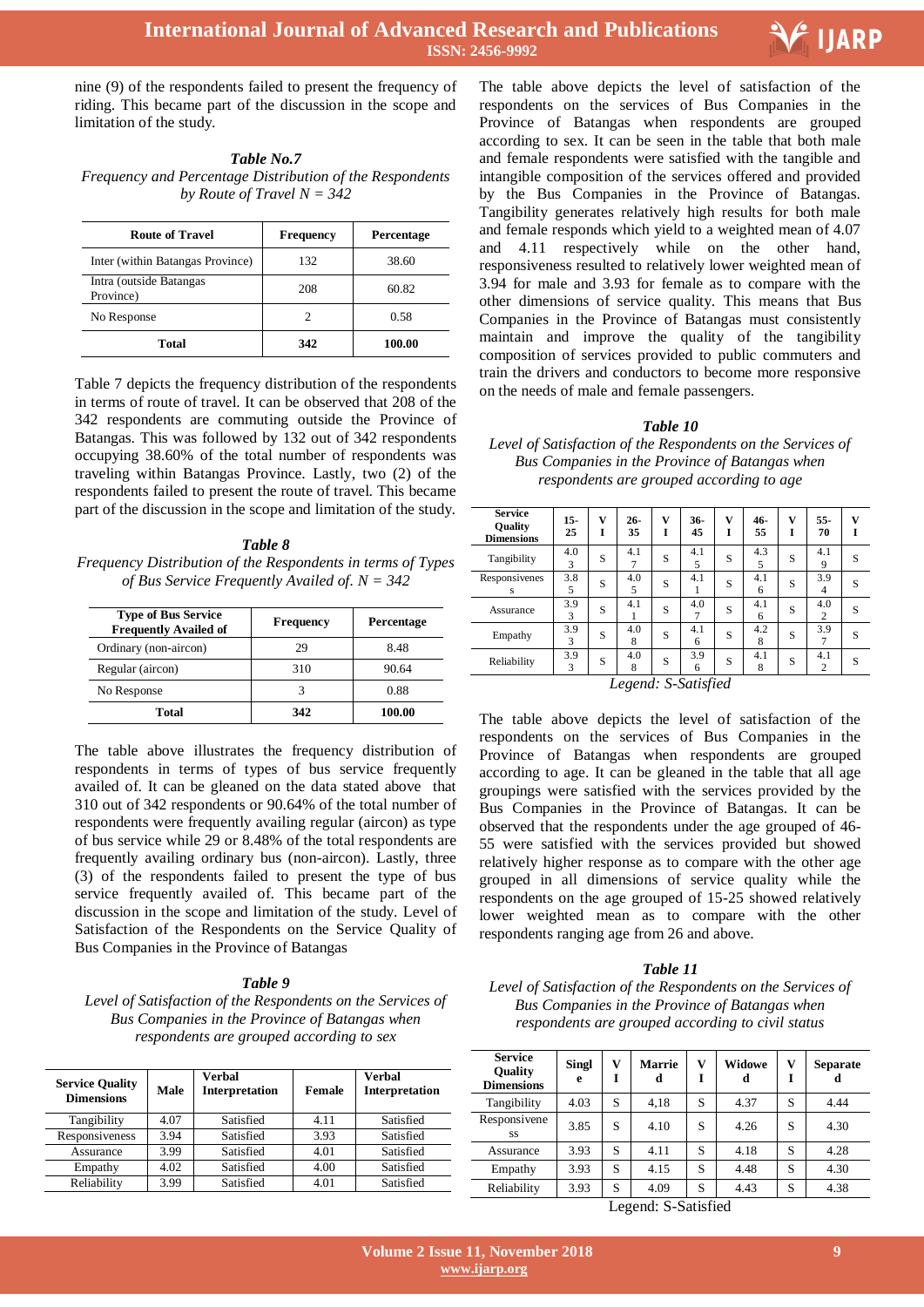

#### **VI- Verbal Interpretation**

The table above depicts the level of satisfaction of the respondents on the services of Bus Companies in the Province of Batangas when respondents are grouped according to civil status. It can be seen that the respondents which are grouped according to civil status were satisfied with the service quality of Bus Companies in the Province of Batangas. It can be observed that the respondents who are separated were satisfied but generates relatively higher weighted mean of 4.44 for tangibility, 4.30 for

 responsiveness and 4.28 for assurance as to compare with the others and respondents who are widowed were satisfied with the services of Bus Companies in the Province of Batangas but generates relatively higher weighted mean of 4.48 and 4.43 for empathy and reliability dimensions of service quality of the mentioned companies. On the other hand, respondents who are single generates relatively lower weighted mean as to compare with other respondents who are married, widowed and separated.

*Table 12 Level of Satisfaction of the Respondents on the Service Quality of Bus Companies in the Province of Batangas when respondents are grouped according to Highest Educational Attainment*

| <b>Service Quality</b><br><b>Dimensions</b> | <b>EUG</b> | EG   | <b>HUG</b> | HG   | CUG  | $_{\rm CG}$ | <b>WVD</b> | <b>WMU</b> | MG   | <b>WDU</b> | DG     |
|---------------------------------------------|------------|------|------------|------|------|-------------|------------|------------|------|------------|--------|
| Tangibility                                 | 3.30       | 4.29 | 4.40       | 4.20 | 4.08 | 4.03        | 4.22       | 3.35       | 2.80 | 4.00       | 4.37   |
| Responsiveness                              | 2.86       | 4.23 | 4.52       | 4.02 | 3.92 | 3.84        | 4.16       | 3.14       | 2.57 | 4.00       | 4.00   |
| Assurance                                   | 3.00       | 4.48 | 4.30       | 4.22 | 4.00 | 3.91        | 4.31       | 3.41       | 3.14 | 4.00       | 4.10   |
| Empathy                                     | 2.60       | 4.48 | 4.47       | 4.13 | 4.02 | 3.87        | 4.38       | 3.25       | 2.20 | 4.00       | .4.00. |
| Reliability                                 | 3.00       | 4.24 | 4.44       | 4.08 | 4.09 | 3.88        | 4.35       | 3.04       | 2.57 | 4.00       | 4.00   |

Legend: EUG – Elementary Undergraduate; EG- Elementary Graduate;-HUG-High School Undergraduate HG: High school Graduate; CUG-College Undergraduate; CG-College Graduate; WVD- with vocational degree WMU-With Masteral Unit; MG-Masteral Graduate; WDU-With doctoral unit; DG-Doctoral Graduate



The table above depicts the level of satisfaction of the respondents on the service quality of Bus Companies in the Province of Batangas when respondents are grouped according to highest educational attainment. It can be seen that .the respondents which are grouped according to highest educational attainment were satisfied with the service quality of Bus Companies in the Province of Batangas. It can be observed that the respondents who are Master Graduate were dissatisfied with the empathy aspect of the services provided by the Bus Companies in the Province of Batangas while High School Undergraduate are highly satisfied with the responsiveness of the bus drivers and conductors. More so, the respondents who are elementary undergraduate are neither satisfied nor dissatisfied with all dimensions of service quality.

*Table 13 Level of Satisfaction of the Respondents on the Services of Bus Companies in the Province of Batangas when respondents are grouped according to employment status*

| <b>Service</b><br><b>Ouality</b><br><b>Dimensions</b> | E               | v | UE       | v<br>Ī | H<br>W   | v<br>T | S        | v | P        | v |
|-------------------------------------------------------|-----------------|---|----------|--------|----------|--------|----------|---|----------|---|
| Tangibility                                           | 4.1<br>$\Omega$ | S | 4.0<br>3 | S      | 4.1<br>9 | S      | 4.1      | S | 4.1      | S |
| Responsiven<br>ess                                    | 3.9<br>6        | S | 3.8<br>8 | S      | 3.8<br>6 | S      | 3.9<br>0 | S | 4.1<br>4 | S |
| Assurance                                             | 4.0<br>3        | S | 3.9<br>8 | S      | 3.8<br>9 | S      | 3.9<br>5 | S | 4.0<br>9 | S |
| Empathy                                               | 4.0<br>3        | S | 3.9<br>4 | S      | 4.0      | S      | 3.9<br>9 | S | 4.1<br>0 | S |
| Reliability                                           | 4.0             | S | 4.0      | S      | 3.8<br>3 | S      | 4.0      | S | 4.1      | S |

Legend: VI: Verbal Interpretation; S – Satisfied; E-Employed; UE-Unemployed; HW- Housewife; S- Student; P- Pensioner

The table above depicts the level of satisfaction of the respondents on the services of Bus Companies in the Province of Batangas when respondents are grouped according to employment status. It can be seen that the respondents which are grouped according to employment status are satisfied with the services of Bus Companies in the Province of Batangas. Respondents whom are housewife depicts relatively higher weighted mean of 4.19 to the tangibility composition of services provided by the Bus Companies in the Province of Batangas but then generates lower weighted mean on the reliability aspect.

#### *Table 14*

*Level of Satisfaction of the Respondents on the Services of Bus Companies in the Province of Batangas when respondents are grouped according to frequency of riding*

| <b>Service</b><br><b>Ouality</b><br><b>Dimension</b><br>s | D        | v | W        | v<br>T | т<br>М   | v<br>I | т<br>м   | v<br>Ī | М        | v |
|-----------------------------------------------------------|----------|---|----------|--------|----------|--------|----------|--------|----------|---|
| Tangibility                                               | 4.0<br>6 | S | 4.0<br>9 | S      | 4.1<br>4 | S      | 4.1<br>6 | S      | 4.0<br>8 | S |
| Responsive<br>ness                                        | 3.9<br>7 | S | 3.9<br>3 | S      | 3.9<br>8 | S      | 3.9<br>6 | S      | 3.8<br>8 | S |
| Assurance                                                 | 4.0<br>2 | S | 3.9<br>8 | S      | 4.0<br>6 | S      | 3.9<br>6 | S      | 3.9<br>6 | S |
| Empathy                                                   | 4.0<br>7 | S | 3.9      | S      | 4.0<br>7 | S      | 4.1<br>1 | S      | 3.9<br>5 | S |
| Reliability                                               | 4.0<br>5 | S | 3.9<br>6 | S      | 4.1<br>0 | S      | 4.0<br>9 | S      | 3.9<br>3 | S |

Legend: VI: Verbal Interpretation; S – Satisfied; D- Daily; W-Weekly; TMtwice a month; TM-Trice a month; M- monthly

The table above depicts the level of satisfaction of the respondents on the service quality of Bus Companies in the Province of Batangas when respondents are grouped according to frequency of riding. It can be seen that the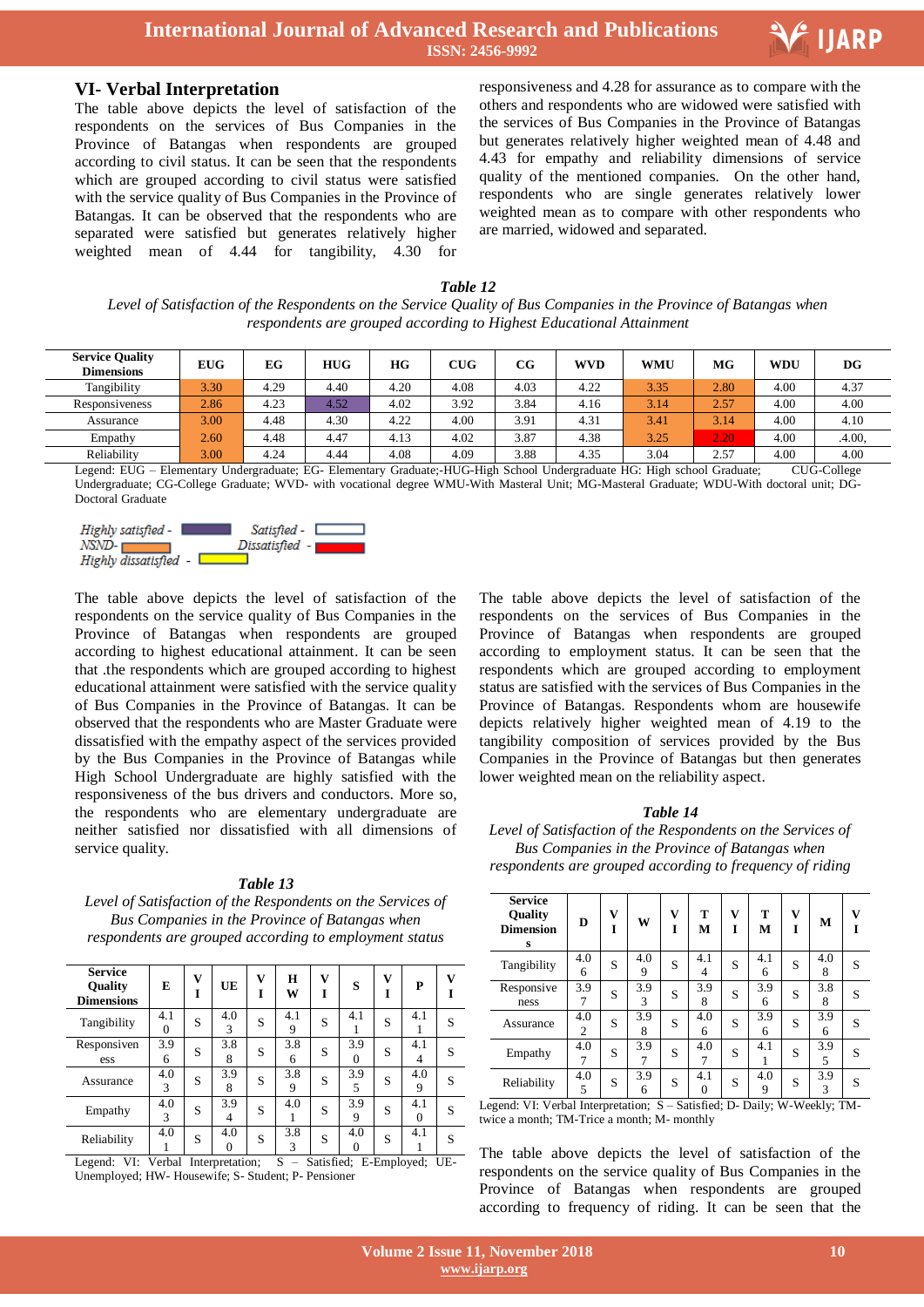

respondents which are grouped according to frequency of riding are satisfied with the service quality of Bus Companies in the Province of Batangas. Looking on the table above, it can be observed that the respondents who have the frequency of riding of daily, weekly, twice a month, thrice a month and monthly depicts higher weighted mean on tangibility than the other dimensions of service quality which yield to a weighted mean of 4.06, 4.09, 4.14, 4.16 and 4.08 respectively. On the other hand, the respondents who have the frequency of riding of daily, weekly, twice a month, thrice a month and monthly depicts lower weighted mean on responsiveness than the other dimensions of service quality which yield to a weighted mean of 3.97, 3.93, 3.98, 3.96 and 3.88 respectively.

#### *Table 15*

*Level of Satisfaction of the Respondents on the Services of Bus Companies in the Province of Batangas when respondents are grouped according to route of travel*

| <b>Service Quality</b><br><b>Dimensions</b> | Intra (outside<br>the Province<br>of Batangas) | VI | <b>Inter</b><br>(inside the<br><b>Province</b><br>of<br><b>Batangas</b> ) | VI |  |  |  |
|---------------------------------------------|------------------------------------------------|----|---------------------------------------------------------------------------|----|--|--|--|
| Tangibility                                 | 4.11                                           | S  | 4.07                                                                      |    |  |  |  |
| Responsiveness                              | 3.98                                           | S  | 3.86                                                                      |    |  |  |  |
| Assurance                                   | 4.01                                           | S  | 3.98                                                                      | S  |  |  |  |
| Empathy                                     | 4.05                                           | S  | 3.95                                                                      | S  |  |  |  |
| Reliability                                 | 4.03                                           | S  | 3.95                                                                      |    |  |  |  |
| T ITHTI IT. C<br>$\alpha$ $\alpha$ $\alpha$ |                                                |    |                                                                           |    |  |  |  |

*Legend: VI: Verbal Interpretation; S – Satisfied;*

The table above depicts the level of satisfaction of the respondents on the services of Bus Companies in the Province of Batangas when respondents are grouped according to route of travel. It can be seen that the respondents which are grouped according to route of travel were satisfied with the services provided by the Bus Companies in the Province of Batangas. It can be observed that both of the respondents routing from intra and inter the Province of Batangas depicts relatively higher weighted mean of 4.11 and 4.07 respectively as to compare with the result generated from the other dimensions of services provided. On the other hand, it can be gleaned that both of the respondents routing within and outside the Province depicts relatively lower weighted mean on the responsiveness of the service provider of the Bus Companies in the Province of Batangas.

#### *Table 16*

*Level of Satisfaction of the Respondents on the Service Quality of Bus Companies in the Province of Batangas when respondents are grouped according to types of bus frequently availed of*

| <b>Service</b><br><b>Ouality</b><br><b>Dimensions</b> | Ordinar<br>$\bf{v}$ (non-<br>aircon) | Verbal<br>Interpretatio<br>n |      | Verbal<br>Interpretati<br>on |
|-------------------------------------------------------|--------------------------------------|------------------------------|------|------------------------------|
| Tangibility                                           | 3.86                                 | Satisfied                    | 4.12 | Satisfied                    |
| Responsivenes                                         | 3.85                                 | Satisfied                    | 3.94 | Satisfied                    |
| Assurance                                             | 3.95                                 | Satisfied                    | 4.01 | Satisfied                    |
| Empathy                                               | 4.07                                 | Satisfied                    | 4.00 | Satisfied                    |
| Reliability                                           | 3.87                                 | Satisfied                    | 4.01 | Satisfied                    |

 The table above depicts the level of satisfaction of the respondents on the service quality of Bus Companies in the Province of Batangas when respondents are grouped according to frequency of riding. It can be seen that the respondents which are grouped according to frequency of riding are satisfied with the service quality of Bus Companies in the Province of Batangas. It can be gleaned in the table above that the respondents who used to travel with regular buses in the Province of Batangas depicts relatively higher weighted mean on tangibility, responsiveness, assurance and reliability as to compare with the results on the same dimensions with those respondents who used to travel with ordinary buses but depicts relatively lower weighted mean on empathy of 4.00 as to compare with 4.07 on ordinary buses.

#### *Table 17*

*Significant Difference on the Level of Satisfaction of the Respondents on the Service Quality of Bus Companies in the Province of Batangas when respondents are grouped according to profile*

| <b>Service</b><br>Quality<br><b>Dimensions</b> | <b>Profile</b><br><b>Variable</b>                   | F-<br>Valu<br>e | <b>P-</b><br>Valu<br>e | <b>Remark</b><br>s       | <b>Decision</b> |
|------------------------------------------------|-----------------------------------------------------|-----------------|------------------------|--------------------------|-----------------|
|                                                | <b>Civil Status</b><br>Highest                      | 3.657           | .013                   | Reject<br>H <sub>0</sub> | Significant     |
| Tangibility                                    | Educational<br>Attainment                           | 2.854           | .002                   | Reject<br>H <sub>0</sub> | Significant     |
|                                                | Types of bus<br>service<br>frequently<br>availed of | 1.327           | .014                   | Reject<br>Ho             | Significant     |
|                                                | Age                                                 | 2.407           | .049                   | Reject<br>H <sub>0</sub> | Significant     |
| Responsiven<br>ess                             | <b>Civil Status</b>                                 | 4.276           | .006                   | Reject<br>Ho             | Significant     |
|                                                | Highest<br>Educational<br>Attainment                | 2.970           | .001                   | Reject<br>H <sub>0</sub> | Significant     |
|                                                | <b>Civil Status</b>                                 | 2.681           | .047                   | Reject<br>H <sub>0</sub> | Significant     |
| Assurance                                      | Highest<br>Educational<br>Attainment                | 2.191           | .018                   | Reject<br>Ho             | Significant     |
|                                                | Civil Status                                        | 3.757           | .011                   | Reject<br>H <sub>0</sub> | Significant     |
| Empathy                                        | Highest<br>Educational<br>Attainment                | 4.064           | .000                   | Reject<br>Ho             | Significant     |
| Reliability                                    | <b>Civil Status</b>                                 | 2.905           | .035                   | Reject<br>H <sub>0</sub> | Significant     |
|                                                | Highest<br>Educational<br>Attainment                | 3.330           | .000                   | Reject<br>Ho             | Significant     |

*This only shows the result that depicts significant difference.*

The f-value of tangibility when grouped according to civil status, highest educational attainment and types of bus frequently availed of is 3.657, 2.854 and 1.327 with significant p-value of 0.013, .002 and .014 respectively which are all less than the significant level of .05, the researcher reject the null hypothesis. This turns out to be less than a predetermined significance level of .05, which means that there is significant difference in the level of satisfaction of the respondents on the service quality by tangibility aspect provided by the bus companies in the Province of Batangas when they are grouped according to civil status, highest educational attainment and types of bus service frequently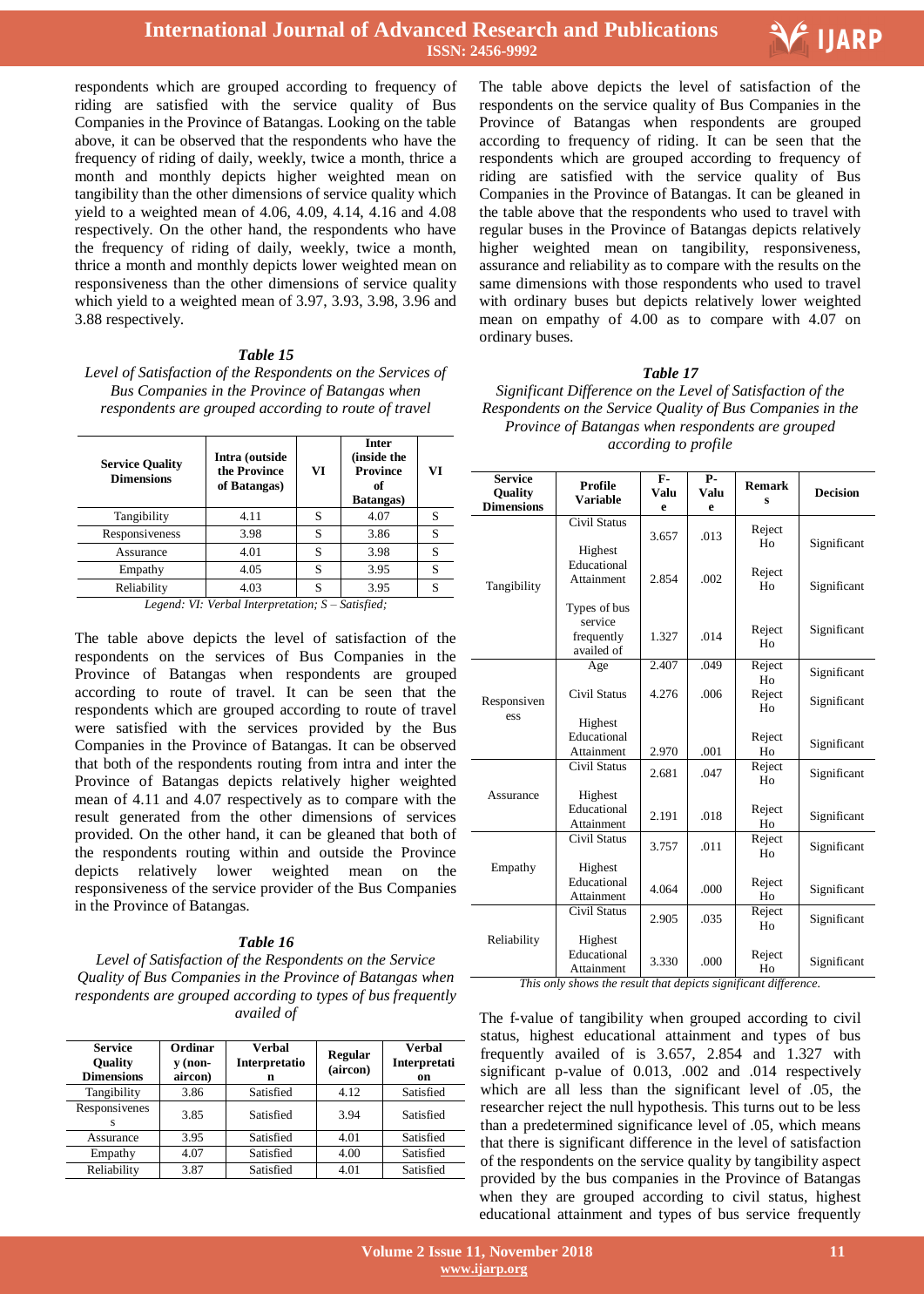

availed of. In addition, the f-value of responsiveness when grouped according to age, civil status and highest educational attainment is 2.407, 4.276 and 2.970 with significant p-value of 0.049, .006 and .001 respectively which are all less than the significant level of.05, the researcher reject the null hypothesis. This turns out to be less than a predetermined significance level of .05, which means that there is significant difference in the level of satisfaction of the respondents on the service quality by responsiveness aspect provided by the bus companies in the Province of Batangas when they are grouped according to age, civil status and highest educational attainment. More so, the fvalue of assurance when grouped according to civil status and highest educational attainment is 2.681 and 2.191 with significant p-value of 0.047 and .018 respectively which are all less than the significant level of.05, the researcher reject the null hypothesis. This turns out to be less than a predetermined significance level of .05, which means that there is significant difference in the level of satisfaction of the respondents on the service quality by assurance aspect provided by the bus companies in the Province of Batangas when they are grouped according to civil status and highest educational attainment. Furthermore, the f-value of empathy when grouped according to civil status and highest educational attainment is 3.757 and 4.064 with significant pvalue of 0.011 and .000 respectively which are all less than the significant level of.05, the researcher reject the null hypothesis. This turns out to be less than a predetermined significance level of .05, which means that there is significant difference in the level of satisfaction of the respondents on the service quality by empathy aspect provided by the bus companies in the Province of Batangas when they are grouped according to civil status and highest educational attainment Lastly, the f-value of reliability when grouped according to civil status and highest educational attainment is 2.905 and 3.330 with significant p-value of 0.035 and .000 respectively which are all less than the significant level of.05, the researcher reject the null hypothesis. This turns out to be less than a predetermined significance level of .05, which means that there is significant difference in the level of satisfaction of the respondents on the service quality by reliability aspect provided by the bus companies in the Province of Batangas when they are grouped according to civil status and highest educational attainment

## **V. Conclusions**

The following conclusions were drawn based on the findings:

- 1. Most of the respondents are female,15-25 years of age, single, college graduate, employed, which has the frequency of travel of weekly with the route of travel of outside the Province of Batangas and used to travel with regular buses.
- 2. Most of the respondents are satisfied with the service quality provided by the Bus Companies in the Province of Batangas however depicts lower weighted mean on the responsiveness aspect/dimensions
- 3. There is significant difference on the level of satisfaction on the service quality on tangibility aspect of the Bus Companies in the Province of Batangas when respondents are grouped according to civil status, highest educational attainment and types of bus services frequently availed of. In addition, there is significant

 difference on the level of satisfaction on the service quality by responsiveness aspect of the Bus Companies in the Province of Batangas when respondents are grouped according to age, civil status, and highest educational attainment. More so, there is significant difference on the level of satisfaction on the service quality by assurance aspect of the Bus Companies in the Province of Batangas when respondents are grouped according to civil status and highest educational attainment. Furthermore, there is significant difference on the level of satisfaction on the service quality by empathy aspect of the Bus Companies in the Province of Batangas when respondents are grouped according to civil status and highest educational attainment. Lastly, there is significant difference on the level of satisfaction on the service quality on reliability aspect of the Bus Companies in the Province of Batangas when respondents are grouped according to civil status and highest educational attainment

4. In response with the output of the study in relation with statement of the problem No. 4, it is hereby recommended that the bus companies in the Province of Batangas need to build a service quality information system (SQIS). This would provide the snapshots of the passenger's experience taken from many angles of customer research

Table 17 illustrates the concept of the proposed service research that would provide a timely, relevant trend data that can be used in decision making with the emphasis on customer satisfaction. This framework is currently using by different companies in America as part of the study of Leonard L. Berry and Valarie Zeithalm which the researcher believes that is also significant and applicable for the bus transportation industry in the Province of Batangas.

*Table 17 Service Quality Information System*

|                | Type of research                                                                     | <b>Frequency</b> | <b>Purposes</b>                                                                                                                                                                                                             |
|----------------|--------------------------------------------------------------------------------------|------------------|-----------------------------------------------------------------------------------------------------------------------------------------------------------------------------------------------------------------------------|
| $\mathbf{1}$   | Customer<br>Complaint<br>solicitation<br>both in on-line<br>and field of<br>research | Continuous       | Identify dissatisfied passengers to<br>attempt recovery, identify most<br>common categories of service failure<br>for remedial action                                                                                       |
| $\mathfrak{D}$ | Post transaction<br>surveys                                                          | Continuous       | Obtain customer feedback while<br>service experience is still fresh; act<br>feedback quickly if negative<br><sub>on</sub><br>patterns develop                                                                               |
| 3.             | Customer focus<br>group interview                                                    | Monthly          | Provide a forum for passengers to<br>suggest service improvement ideas;<br>fast. informal<br>offer<br>customer<br>feedback on service issues                                                                                |
| $\mathbf{4}$ . | Mystery<br>Shopping of<br>service<br>providers                                       | <b>Quarterly</b> | Measure<br>individual<br>employee<br>service behavior for use in coaching,<br>training, performance evaluation,<br>recognition and rewards; identify<br>systematic strengths and weaknesses<br>in customer-contact service. |
| 5.             | Employee<br>surveys                                                                  | <b>Quarterly</b> | Measure internal service quality;<br>employee-perceived<br>identify<br>obstacles to improved service; track<br>employee morale and attitude                                                                                 |
| б.             | Total market<br>service quality<br>surveys                                           | Twice a year     | service<br>Assess<br>company's<br>performance compared<br>to<br>identify<br>competitors;<br>service-<br>improvement priorities; track service<br>improvement overtime                                                       |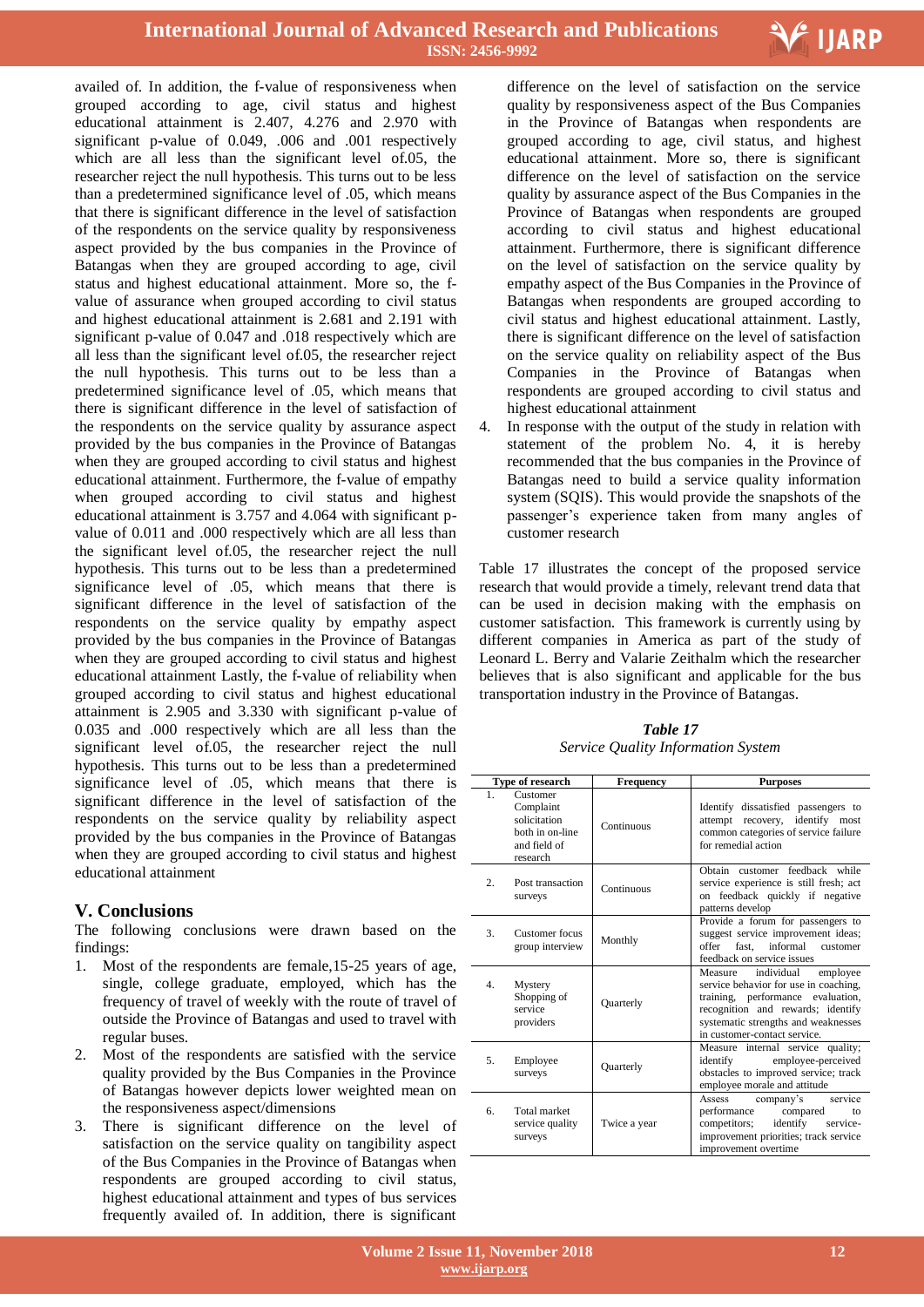## **VI. Recommendations**

- The researchers submit the following recommendations:
- 1. It is recommended to the bus companies in the Province of Batangas to develop a simple service map or service blueprint to improve their service system design. This would depicts the chronology and pattern of performances that make up a bus service. To make it specific, service map/or blueprint must have the components of line visibility and fail points. The line of visibility in a service map separates those processes that are visible to the customer from those that are not. Interconnecting "above-the-line" and "below-the-line" service processes explicates the effect the latter has on the former. Fail points are the processes in the service system most vulnerable to failure. Identifying fail points can lead to system redesign, corrective sub processes, special staff training, or additional inspection.
- 2. More so, it is also recommended that the bus drivers and conductors as the front liner of the bus service in the field must respond quickly and personally to convey a sense of urgency. Quick response demonstrates that the passenger's concern is the company's concern. By responding personally, the bus companies create an opportunity for dialogue with the passenger to listen, ask questions, explains, apologize and provide an appropriate remedy.
- 3. Furthermore, it is also important that the bus companies in the Province of Batangas to develop a problem resolution system. Bus drivers and conductors need specific training on how to deal with angry customers and how to help passengers solve service problem. This will be possible through the collaboration of the bus companies with Batangas State University which is operating in the Province of Batangas. Specifically, this matter will be handled by the Extension Service Unit of the mentioned University of which the researcher act as extension coordinator. Extension project can be developed and implemented to address this concern of which the researcher already have a proposed title dubbed as "Professionalism in the Workplace".
- 4. Lastly, bus companies must also adhere the policy of "Fair Play". Passengers expect drivers and conductors to treat them fairly and become resentful and mistrustful when they perceive otherwise. Fairness underlie all the passengers' expectations. Passengers expect bus companies to keep their promises (reliability), to offer honest communication materials and clean facilities (tangibility), to provide prompt service (responsiveness), to be competent and courteous (assurance) and to provide caring, individualized attention (empathy). In addition, a potentially powerful strategy for demonstrating fairness is the service guarantee. If passengers are dissatisfied with the service, they can invoke the guarantee and receive consideration for the burden they have endured. When executed well, service guarantees can symbolize a company's commitment to fair play with passengers, facilitate competitive differentiation, and force bus companies to improve service quality to avoid the cost and embarrassment of frequent payouts.

## **VII. References**

[1]. Anable, J. (2005). 'Complacent car addicts' or 'aspiring environmentalist'? Identifying travel behavior segments using attitude theory. Transport Policy, 12 (1), 65-78.

Ξ

V IJARP

- [2]. BURNS, N & GROVE, SK. 1997. The practice of nursing research: Conduct, critique and utilization. 3 rd edition. Philadelphia: Saunders. Cervero, R. (2000). Informal transport in the developing world. Jakarta: UN-HABITAT.
- [3]. Fornell, C. 1992. A national customer satisfaction barometer: The Swedish
- [4]. Goodwin, P. (1996). Simple Arithmatic. Transport Policy, 3 , 79-80.
- [5]. Hill N., G. Brierley, and R. MacDougall. 2003. How to Measure Customer Satisfaction. Gower Publishing, Hampshire.
- [6]. Holloway, I. & Wheeler, S. 2002. Qualitative research in nursing. 2nd edition. Oxford: Bleckwell publishing company.
- [7]. Iseki, H., and B.D. Taylor. 2008. Style versus service? An analysis of user perceptions of transit stops and stations in Los Angeles. 87th Annual Meeting of the TRB, Washington, D.C., January 13- 17.
- [8]. Lewis, B.R. & Mitchell, V.W. (1990) "Defining and measuring the quality of customer service," Marketing Intelligence and Planning, vol. 8(6), p.11-17
- [9]. Lewis, R.C. & Boom, B.H. (1983) "The Marketing Aspects of Service" in Berry, L., Shostack, G. and Upah, G. (Eds), "Emerging Perspective on Services Marketing" American Marketing Association, p. 99-107
- [10]. Marcucci, E., and V. Gatta. 2007. Quality and public transport service contracts. European Transport 36: 92-106.
- [11]. Parasuraman, A., V.A. Zeithaml, and L.L. Berry. 1985. A conceptual model of service quality and its implication for future research. Journal of Marketing 49:41-50
- [12]. Parasuraman, A., Zeithaml, Valerie A. & Berry, Leonard L. (1988) "SERVQUAL: a multiple-item scale for measuring consumer perceptions of service quality," Journal of Retailing, vol. 64(1), p. 12-40
- [13]. Statistics South Africa, 2004. Mid-year population estimates. Statistical release PO 302.Stats SA Library
- [14]. Zethalm, V.A. Bitner,. M.J. &Gremier,. D.D. (2006) Services Marketing, Integrating Customer Focus Across the Firm  $(4<sup>th</sup>ed(pp))$